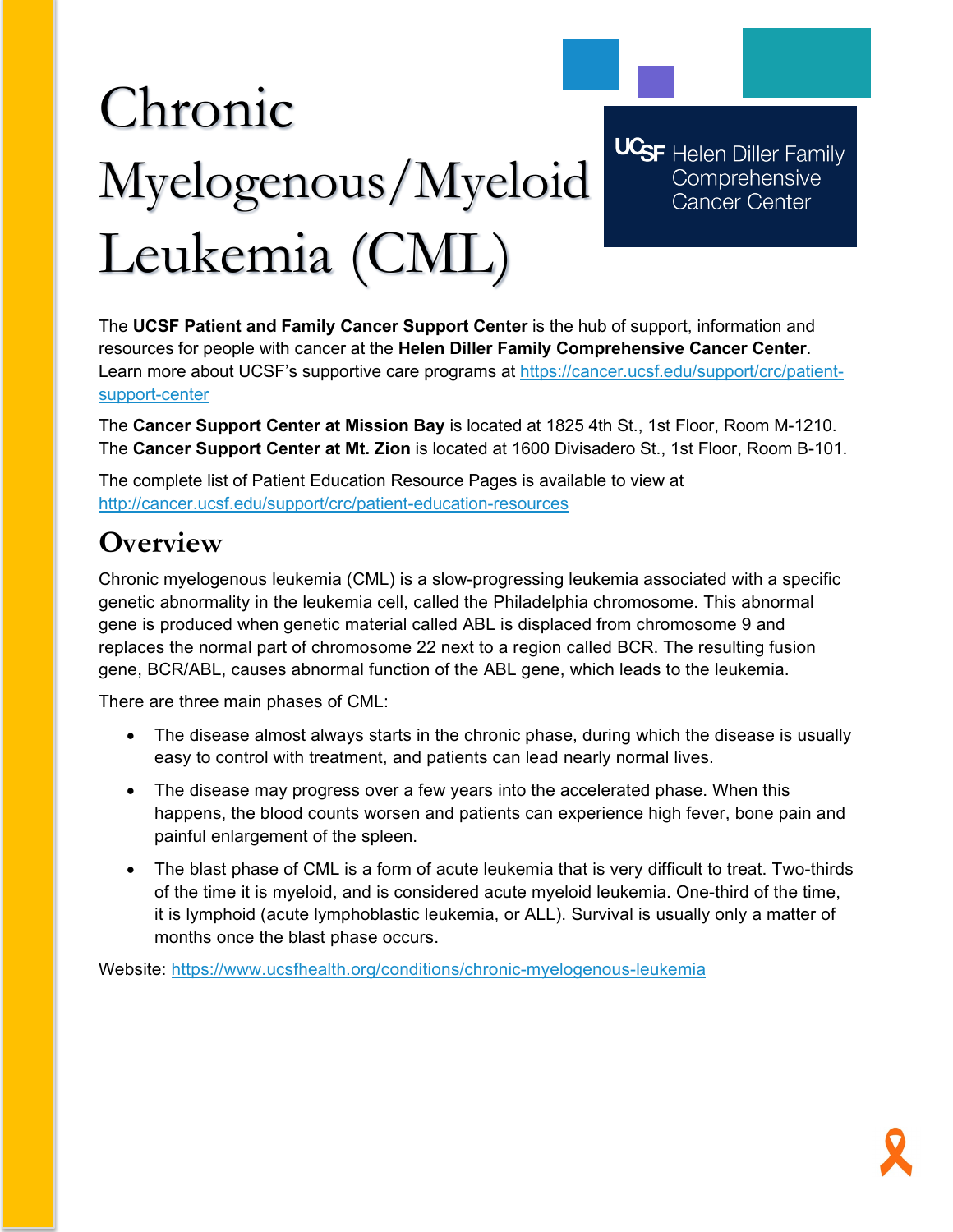# **UCSF Resources**

# UCSF Hematology and Oncology

The faculty of the Divisions of Hematology & Medical Oncology - managed separately at the UCSF Medical Center at Parnassus, the UCSF Helen Diller Family Comprehensive Cancer Center at Mount Zion, Zuckerberg San Francisco General Hospital Medical Center, and the San Francisco VA Health Care System - are leaders in the fields of cancer care and blood disorders. For over thirty years, our faculty has passionately pursued its mission to enhance individual lives around the world by improving the treatment of cancer and blood disorders. For patients suffering from these conditions, we discover and implement medical advances that have improved survival rates and quality of life. Website:<https://hemonc.ucsf.edu/>| Phone Number: (415) 353-2421

# **Publications**

#### Leukemia & Lymphoma Society Education Resources

LLS provides excellent patient education materials, videos, webcasts, and drug information, as well as books on caregiving. Materials can be ordered for free or viewed online. (Available in various foreign languages) Website: <http://www.lls.org/education-resources>

# **Organizations**

American Cancer Society (ACS) – Chronic Myelogenous/Myeloid Leukemia (CML)

At the American Cancer Society, we're on a mission to free the world from cancer. Until we do, we'll be funding and conducting research, sharing expert information, supporting patients, and spreading the word about prevention. All so you can live longer — and better.

Website: <https://www.cancer.org/cancer/chronic-lymphocytic-leukemia/about.html> | Phone Number: 800.227.2345

# Cancer Support Community – Chronic Myelogenous/Myeloid Leukemia (CML)

As the largest professionally led nonprofit network of cancer support worldwide, the Cancer Support Community is dedicated to ensuring that all people impacted by cancer are empowered by knowledge, strengthened by action, and sustained by community.

Website:<https://www.cancersupportcommunity.org/chronic-myeloid-leukemia> | Phone Number: 888-793-9355

## Leukemia Research Foundation - Chronic Myelogenous/Myeloid Leukemia (CML)

In 1946, the Leukemia Research Foundation was established to memorialize 12-year-old Sherwin Pessin. Leukemia was a well-known but not well-understood disease. For Sherwin and thousands of other children and adults, there was no hope and no possibility for a cure. Website: <https://allbloodcancers.org/leukemia/chronic-myeloid-leukemia/> | Phone Number: 800.955.4572